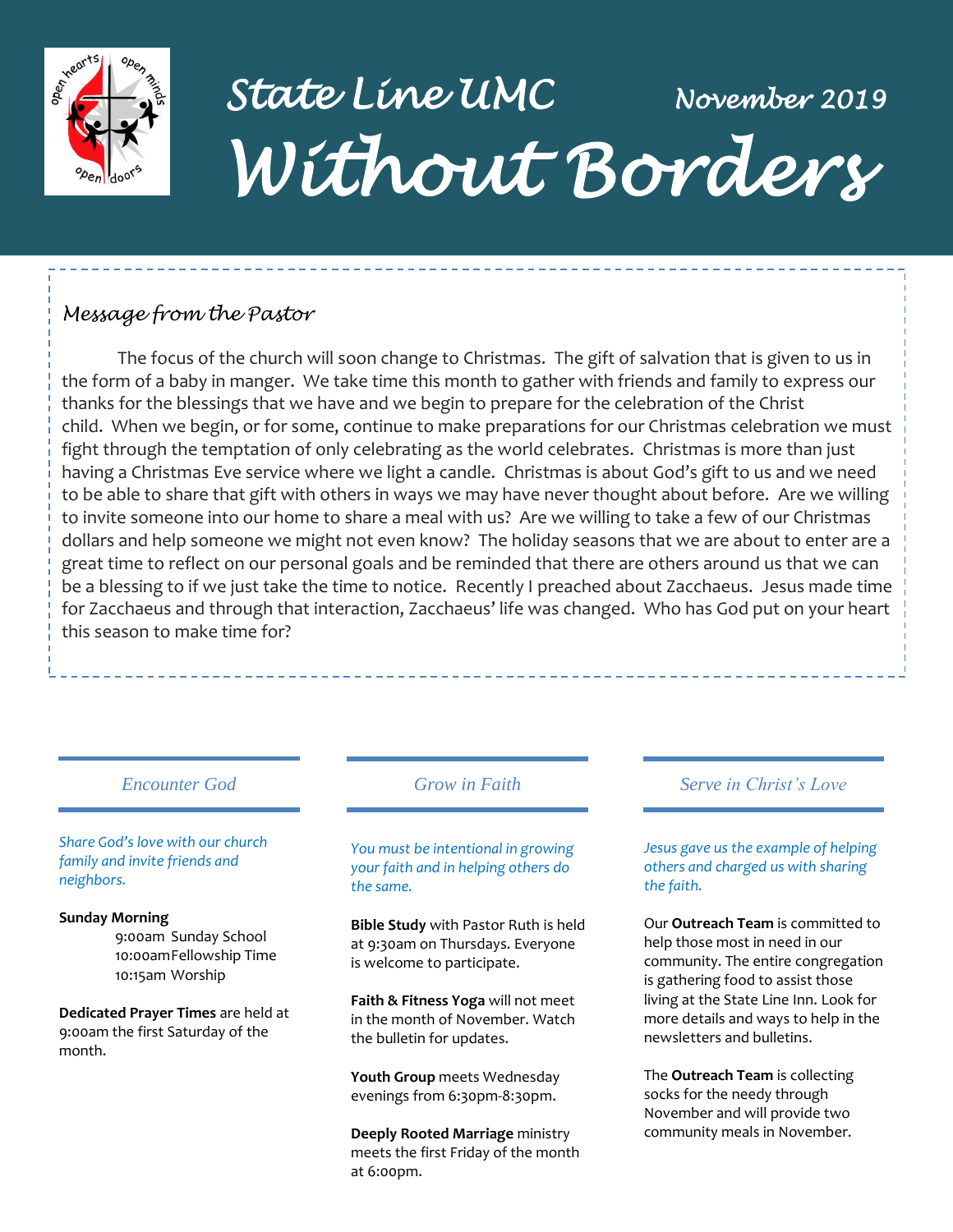*Our Mission To make new disciples of Jesus Christ*

Our Vision

To invite and reach out to our neighbors to encounter God, grow in *faith and serve in Christ's love*

## *Serving in Worship*

## *Church Calendar*

November 3rd Worship Assistant: Matt Ellis Acolyte: Eli Greeters: John C. & Curtis B. Nursery: Julia W. & Dixie E. Tech Booth: Hunter November 10<sup>th</sup> Worship Assistant: Ellen Avey Acolyte: Eli Greeters: Sherrill C. & Matt E. Nursery: Christy G. & Hillary G. Tech Booth: Hunter November 17<sup>th</sup> Worship Assistant: Keric Ellis Acolyte: Eli Greeters: Darlene H. & Gary R. Nursery: Tabitha H. & Gwenelle T. Tech Booth: Hunter November 24 $th$ Worship Assistant: Matt Ellis Acolyte: Eli Greeters: Judy E. & Rob S. Nursery: Julia W. & Dixie E. Tech Booth: Hunter



## **Anniversaries**

**November**

13 Ernie & Shari Houdeshell



#### **November**

| 1  | Jacob Scheide         |  |  |
|----|-----------------------|--|--|
| 10 | Rob Socks             |  |  |
| 11 | <b>Terrin Altland</b> |  |  |
| 13 | Joanne Walck          |  |  |
| 14 | Shari Houdeshell      |  |  |
| 15 | Ashley Pool           |  |  |
| 27 | Matt Fllis            |  |  |
| 28 | Shaylene Small        |  |  |
| 29 | <b>Steven Small</b>   |  |  |
|    | Dale Hostetter        |  |  |

November 1<sup>st</sup> 6:00PM – Deeply Rooted Marriage Ministry November 2<sup>nd</sup> 7:00AM – Bake Pumpkin Rolls

November 3rd All Saints Day Fall Back – End of Daylight Savings November 6<sup>th</sup> 6:30PM – Youth Group 8:30PM – Praise Band Practice November 7<sup>th</sup> 9:30AM – Bible Study with Pastor Ruth November 9<sup>th</sup> 9:00AM – Prayer Time November 10<sup>th</sup> 5:00PM – Pasta & Praise November 11<sup>th</sup> Veterans' Day November 13<sup>th</sup> 6:30PM – Outreach Team Meeting 6:30PM – Youth Group 8:30PM – Praise Band Practice November 14<sup>th</sup> 9:30AM – Bible Study with Pastor Ruth

November 17<sup>th</sup> 2:30PM – Church Conference November 19<sup>th</sup> 6:30PM – Leadership Team Meeting November 20<sup>th</sup> 9:00AM – 2:00PM Office Hours 6:30PM – Youth Group 8:30PM – Praise Band Practice November 21<sup>st</sup> Church office closed 9:30AM – Bible Study with Pastor Ruth November 23rd 3:00PM – Thanksgiving Meal For the Community November 25<sup>th</sup> 10:30AM – 2:00PM Office Hours November 26<sup>th</sup> 9:00AM – 2:00PM Office Hours November 27<sup>th</sup> 6:00PM – Outreach to pack & deliver food to the Inn 6:30PM – Youth Group 8:30PM – Praise Band Practice

> OUR CALENDAR IS UPDATED WITH TO-THE-MINUTE CHANGES. VISIT [WWW.STATELINEUMC.COM](http://www.statelineumc.com/)

#### **November Office Hours**

Two weeks have modified office hours.

Tues, Nov 19<sup>th</sup> 9am-2pm Wed, Nov 20<sup>th</sup> 9am-2pm

Mon, Nov 25<sup>th</sup> 10:30am-2pm Tues, Nov 26<sup>th</sup> 9am-2pm

#### **REVERENDFUN.COM COPYRIGHT BIBLE GATEWAY**



I SENSE THAT SOME OF YOU ARE FOCUSED MORE ON YOUR THANKSGIVING DINNERS THAN ON MY SERMON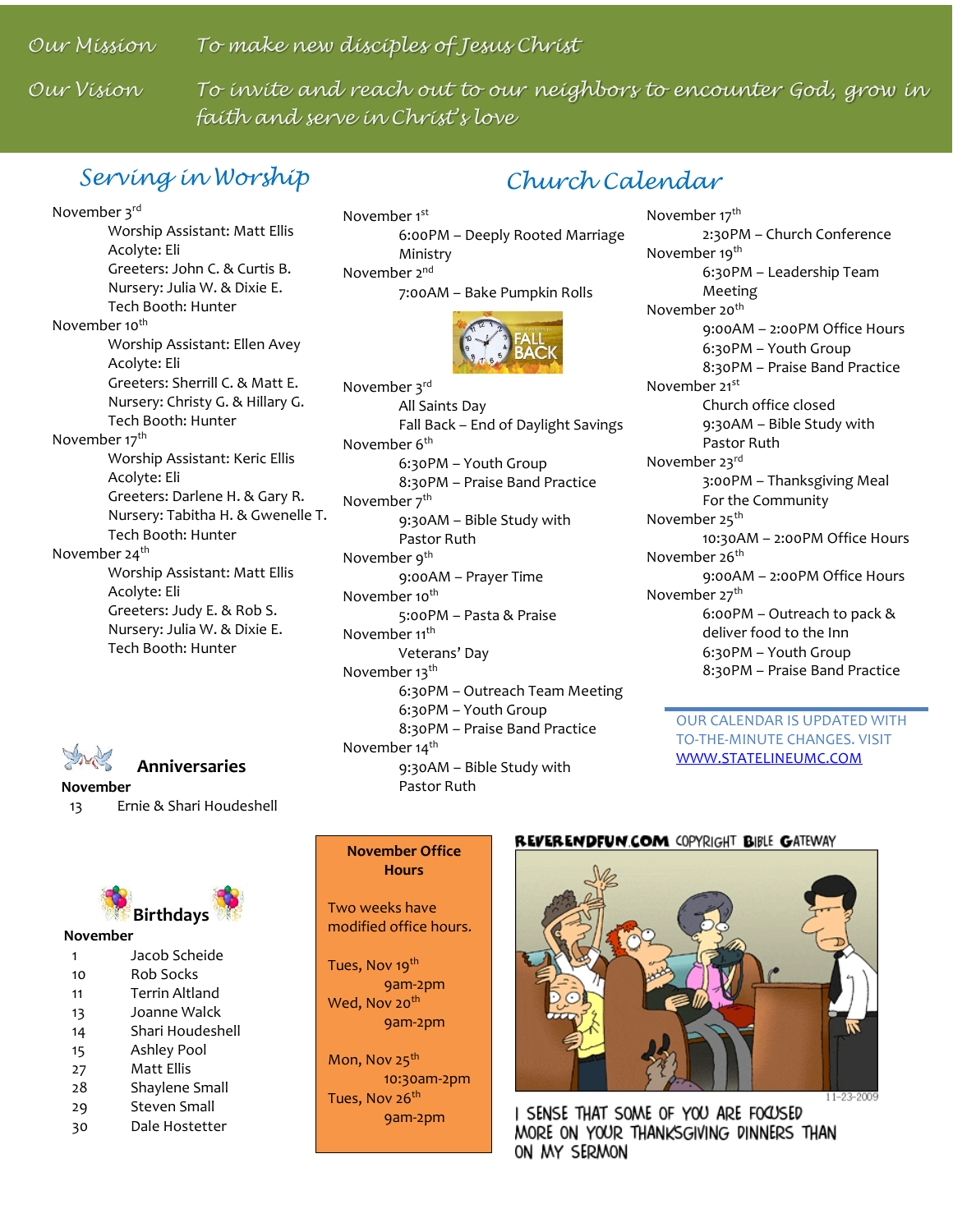# For Fellowship & Commu



#### **Pasta & Praise**



Let's stay connected to our community. They will get used to us being out in the community and open to embracing our neighbors.

> The November Pasta and Praise is **Sunday, November 10th** from 5:00pm until 7:00pm. Mark **December 15th** on your calendar as well!

## *Christmas Preparation*

Beginning December 1<sup>st</sup>...

Each evening, read one chapter of the Book of Luke in the Bible. There are 24 chapters. On Christmas Eve, you will have read the whole account of Jesus' life and wake up on Christmas morning knowing *Who and Why we Celebrate Christmas!*





#### **Praying For Your Pastor** *Part 2 of 3*

Pastors specifically need prayer. The Enemy will do whatever he can to destroy the ministry of your pastor. Will you consider **[praying for your pastor](https://churchleaders.com/outreach-missions/outreach-missions-articles/311609-how-to-pray-for-your-pastor-ronnie-floyd.html)** in these specific areas?

- 5. **Pray against discouragement from comparison.** Before this week is over, a church member will likely tell your pastor to listen to a podcast by another pastor "to learn how to really preach" (actual words spoken to a pastor). Other pastors will hear numerous comments about the other great church in the community. The message is real and painful: **[You don't](https://churchleaders.com/outreach-missions/outreach-missions-articles/319480-discouraged-pastors-wives-john-piper.html)  [measure up, pastor](https://churchleaders.com/outreach-missions/outreach-missions-articles/319480-discouraged-pastors-wives-john-piper.html)**.
- 6. **Pray against discouragement from members leaving.** It's hard for your pastor not to take it personally. It's really hard when the departing member tells your pastor to take it personally.
- 7. **Pray against discouragement from decline.** Two out of three congregations in North America are declining. That is a painful reality for your pastor. That is a discouraging reality for your pastor.
- 8. **Pray against discouragement from disunity.** "I wish I had every minute back I had to spend refereeing church members." Those are the actual words of one of the [Church Answers](http://churchanswers.com/)' pastors I serve. The Enemy loves it when church members fight one another.

## Employee Spotlight



Pastor Ruth is a strong partner in prayer for our church congregation! Trained at Wesley Theological Seminary, Ruth has used her talents and faith to help guide the congregations of St. Paul's UMC in Mifflinburg, Quincy UMC in Quincy and the West Antietam Charge. We are blessed to have her guide our Thursday morning Bible Study.

Pastor Ruth provides us a remarkable example of God's love in the care of her own family. Through her prayers and availability to this congregation, she shares that love even further. We are grateful to have Pastor Ruth as part of this State Line family.

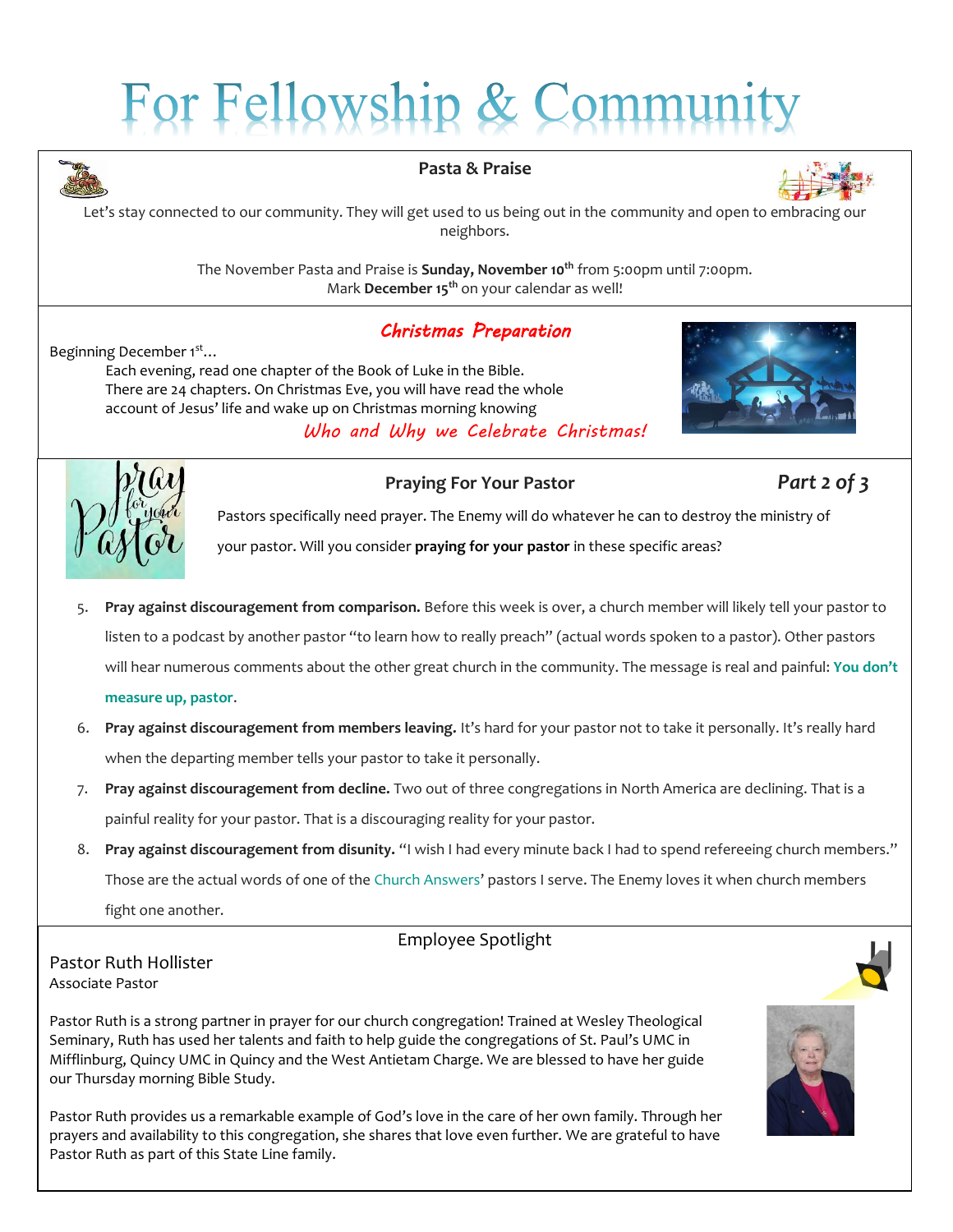## **A Gratitude Calendar**

It's not always easy to be grateful and it's even harder during busy times like November and December. Despite the challenges, it is important to acknowledge the gifts God has given to you. Try thanking God for one thing each day during the month of November.

Start each prayer of gratitude with **"Thank you God for . . ."**

November 1 – my family *(name family members)*. November 2 – my job and for the blessing it is in my life. November 3 – the leaders in my church *(list at least two by name)*. November 4 – the opportunity to worship you freely. November 5 – elected leaders who strive for peace. November 6 – forgiving me. November 7 – providing shelter and a home. November 8 – the people who serve in ministry and think they go unnoticed like *(name someone like this)*. November 9 – reliable transportation that gets me where I need to go. November 10 – rest, even when it feels like I don't get enough. November 11 – servicemen and -women who serve in our armed forces. November 12 – food producers who labor so I can eat and be filled. November 13 – the administrators and staff who educate the children in my community. November 14 – clothes that keep me warm. November 15 – providing a paycheck so I can provide for others. November 16 – music that lifts me up and praises you. November 17 – a bed to sleep in. November 18 – heating and air-conditioning that keep me safe in all seasons. November 19 – technology that keeps me in contact with those I love. November 20 – laughter. November 21 – books and the freedom to read them. November 22 – undeserved grace in my life. November 23 – people who keep me humble. November 24 – challenging situations because they cause me to rely on you. November 25 – shoes that fit. November 26 – hot, running water. November 27 – quiet moments whenever and wherever they happen. November 28 – children and pets. November 29 – peace in my country. November 30 – the never-ending, unfailing love you have for me, even when I find it hard to be grateful.

You are welcome to copy this article for one-time use when you include this credit line and receive no monetary benefit from it: © 2019 CTA, Inc. Used with permission.